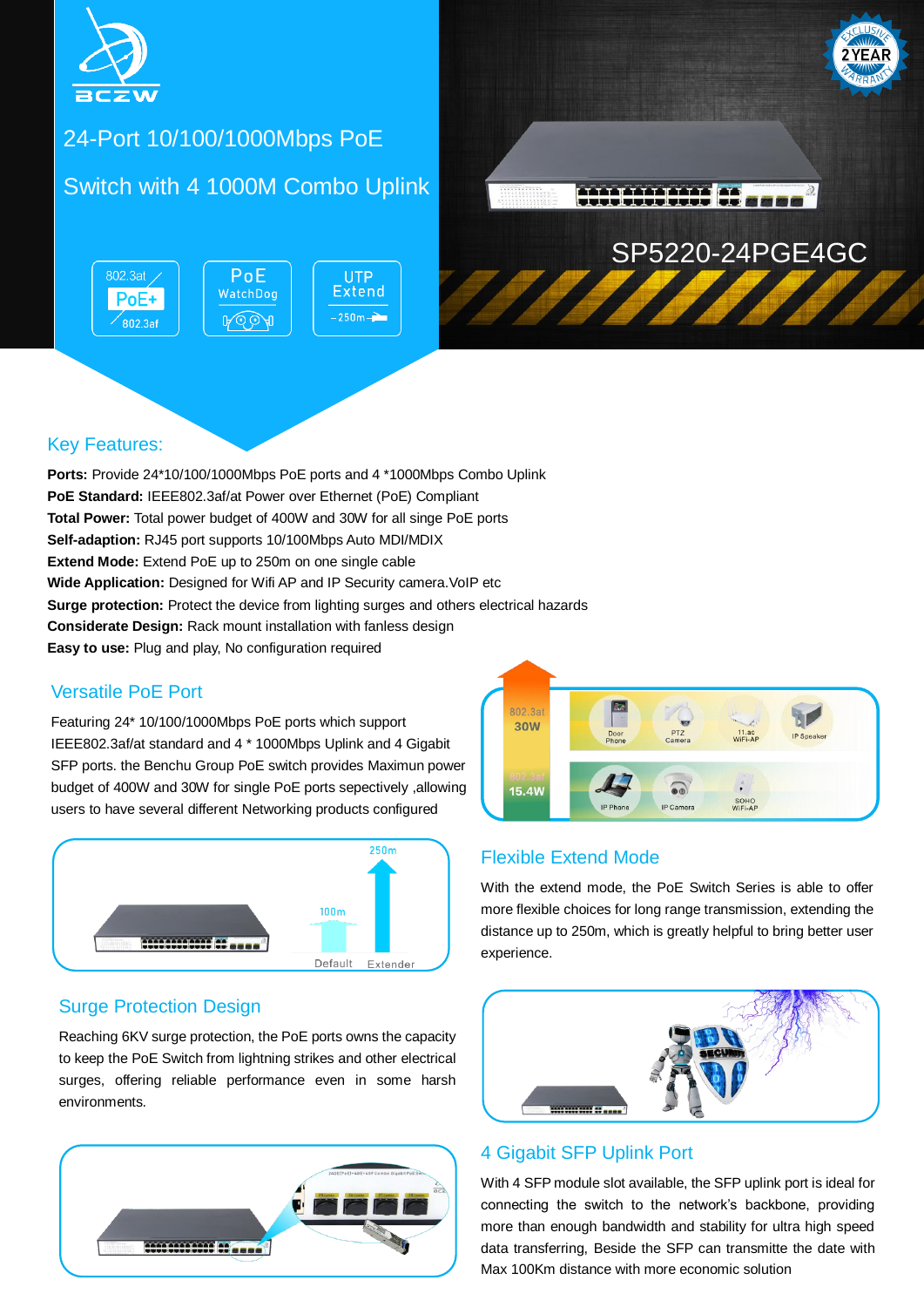24-Port 10/100/1000Mbps PoE Switch with 4 Gigabit Combo Uplink

## Technical Datasheet

| <b>Model</b>                             | <b>SP5220-24PGE4GC</b>                                                                                                                                             |           |  |
|------------------------------------------|--------------------------------------------------------------------------------------------------------------------------------------------------------------------|-----------|--|
| <b>Hardware Specifications</b>           |                                                                                                                                                                    |           |  |
| Connector                                | 2410/100/1000BASE-T RJ45 auto MDI/MDIX ports<br>4 10/100/1000BASE-T RJ45 auto MDI/MDIX ports<br>4 1000 Base-X SFP Slots                                            |           |  |
| PoE Port                                 | 24 10/100/1000Mbps POE PSE port                                                                                                                                    |           |  |
| <b>SFP</b>                               | Singe fiber/Dual fiber supported. Distance vary the module                                                                                                         |           |  |
| <b>Thermal Fan</b>                       | <b>Fanless Design</b>                                                                                                                                              |           |  |
| <b>LED</b> indicators                    | Power Indicator: PWR(green).<br>Network Indicator: Link(yellow)<br>PoE Working Indicator: PoE(green)                                                               |           |  |
| <b>Switch Architecture</b>               | Store and Forward                                                                                                                                                  |           |  |
| <b>Transmission model</b>                | IEEE802.3X full-duplex and Backpressure half-duplex<br>Backplane bandwidth                                                                                         | 64Gbps    |  |
| Switch Performance                       | Packet forwarding rate                                                                                                                                             | 47.62Mpps |  |
|                                          | MAC address                                                                                                                                                        | 16k       |  |
| Power requirement                        | AC100-240V 50/60Hz                                                                                                                                                 |           |  |
| <b>ESD Protection</b>                    | 6KV ESD                                                                                                                                                            |           |  |
| Dimension(WxDxH)                         | 440mm x 290mm x 44.5mm(17.32in x 11.42in x 1.75in)                                                                                                                 |           |  |
| Weight                                   | 4kg                                                                                                                                                                |           |  |
| Power over Ethernet (PoE) Specifications |                                                                                                                                                                    |           |  |
| Network standard                         | IEEE802.3i 10 BASE-T<br>IEEE802.3u 100 BASE-TX<br>IEEE802.3x Flow Control<br>IEEE802.3af Power over Ethernet<br>IEEE802.3at Power over Ethernet<br>IEEE802.3az EEE |           |  |
| PoE Standard                             | IEEE 802.3af Power over Ethernet/PSE<br>IEEE 802.3at Power over Ethernet Plus/PSE                                                                                  |           |  |
| PoE Supply Type                          | $1/2(+)$ , $3/6(-)$ End-span                                                                                                                                       |           |  |
| PoE Power Output                         | Per Port 52V DC, 300mA. max. 15.4 watts (IEEE 802.3af)<br>Per Port 52V DC, 600mA. max. 30 watts (IEEE 802.3at)                                                     |           |  |
| PoE Power budget                         | 400W                                                                                                                                                               |           |  |
| Environment                              |                                                                                                                                                                    |           |  |
| Safety                                   | FCC Part15 Class A, CE. RoHs                                                                                                                                       |           |  |
| Environment specification                | Operating temperature: -20°C~55°C, operating humidity: 5%~95%<br>Storage temperature: -40°C~75°C, storage humidity: 5%~95%                                         |           |  |